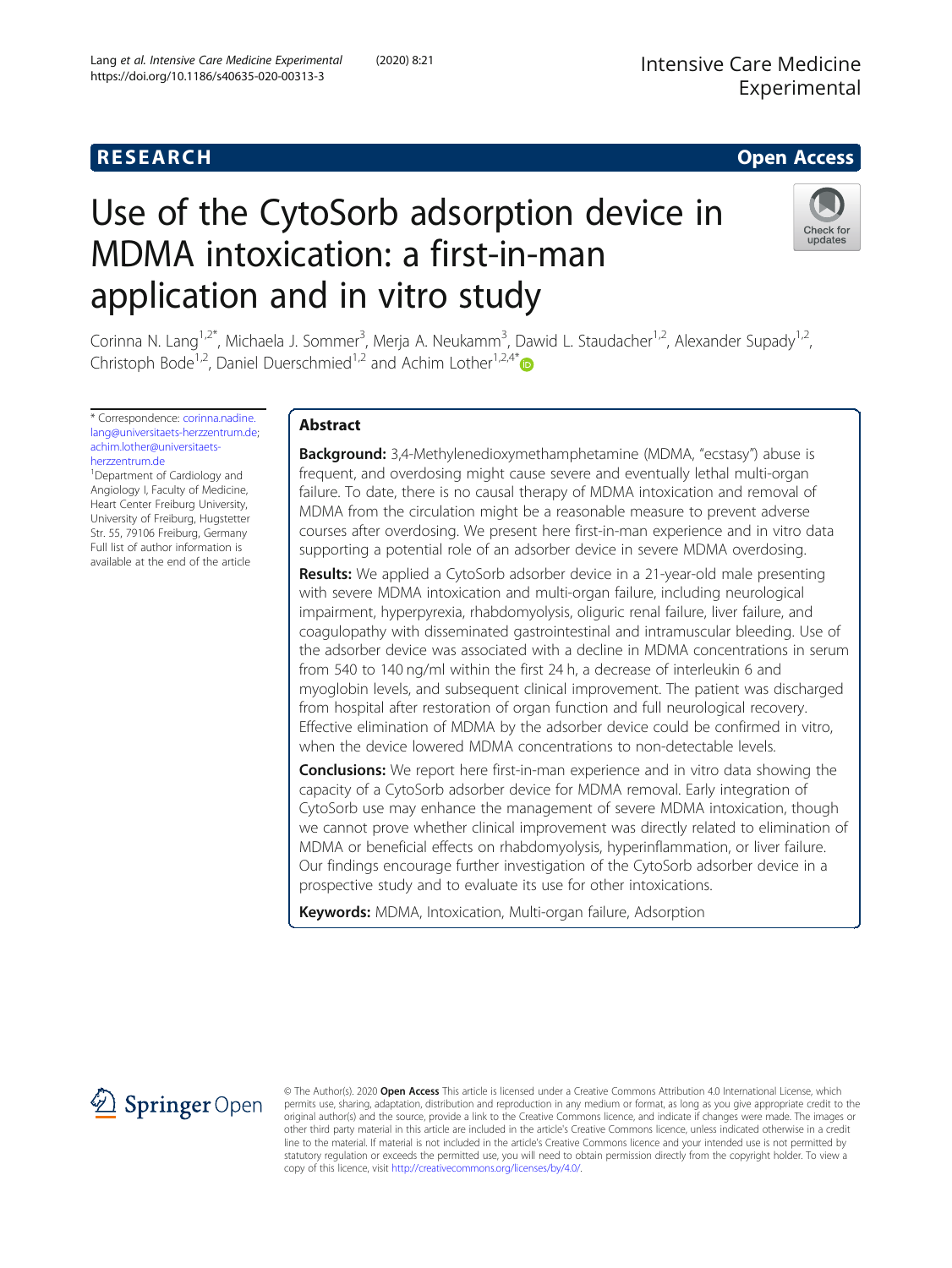#### Background

3,4-Methylenedioxymethamphetamine (MDMA, "ecstasy") is among the top ten drugs leading to emergency presentations in the USA and Europe [[1,](#page-6-0) [2](#page-6-0)]. Approximately 1.7% of the young adult population have used MDMA within the last 12 months [[2\]](#page-6-0). Although the rate of adverse events is lower than in other drugs of abuse, courses of severe MDMA intoxication range from full recovery to fatal outcomes [\[3](#page-7-0)–[8](#page-7-0)]. The risk of death from a single use of MDMA has been estimated up to 1:20,000 [[1\]](#page-6-0). MDMA stimulates the release of serotonin, dopamine, and norepinephrine, leading to the desirable feelings of increased energy and euphoria. However, overdosing might cause coma, seizures, liver failure, and hyperthermia with rhabdomyolysis, renal failure, and disseminated intravascular coagulopathy, likely due to serotonin syndrome [\[1](#page-6-0), [9\]](#page-7-0). The current therapy of severe MDMA intoxication is non-causal and largely limited to sedation, cooling, and treatment of organ failure.

Removal of MDMA from the circulation might be an appropriate measure to prevent fatal adverse events after overdosing. The CytoSorb® adsorption device (CytoSorbents Europe, Berlin, Germany) contains porous polymer beads that adsorb cytokines but also other molecules within the 5–55 kDa range, e.g., myoglobin, bilirubin, and several therapeutic drugs, in a concentration-dependent manner [\[10](#page-7-0), [11](#page-7-0)]. The adsorber cartridge Cytosorb consists of polystyrene divinyl benzene copolymer beads with a biocompatible polyvinyl pyrrolidone polymer coating. The beads have a size of approximately 300–800 μm with pores of approximately 20–50 A. The adsorption device is increasingly used for different indications, including critically ill patients with sepsis or postresuscitation syndrome [\[12](#page-7-0)–[14\]](#page-7-0). We describe here first-in-man experience and provide in vitro data supporting a potential use of a CytoSorb adsorber device in MDMA intoxication.

#### Results

#### In-man application

A 21-year-old, previously healthy male (height 178 cm, body weight 56 kg) was admitted to the emergency department after MDMA, clonazepam, and pregabalin abuse. He presented with typical symptoms of severe MDMA intoxication including neurological impairment (Glasgow coma scale 6), mydriasis, hyperpyrexia (body temperature 40.3 °C), tachycardia (heart rate 167/min, blood pressure 98/61 mmHg), and dehydration. Shortly after arrival, he had tonic-clonic convulsive seizures requiring endotracheal intubation. Hypoglycemia was corrected and body temperature lowered to 39 °C by cold infusions and a single dose of paracetamol. A computed tomography scan did not reveal any cerebral pathology.

After being transferred to the intensive care unit, he showed recurrent hyperthermia and rapidly developed massive rhabdomyolysis (myoglobin 75,420 ng/ml), oliguric renal (serum creatinine 3.54 mg/dl) and liver failure (MELD score 36, Fig. [1](#page-2-0)a) [[15](#page-7-0)], and severe coagulopathy with disseminated gastrointestinal and intramuscular bleeding. During the first 15 h, plasmatic coagulation and fibrinogen levels decreased beyond the detectable range. Hemoglobin and platelet counts dropped by 70% (Hb 16.1 to 4.9 g/dl) and 73% (platelets 196 to 52 cells/nl), respectively. Transfusion of 3 red blood cell concentrates, 3 platelet concentrates, and 6 units of fresh frozen plasma; substitution of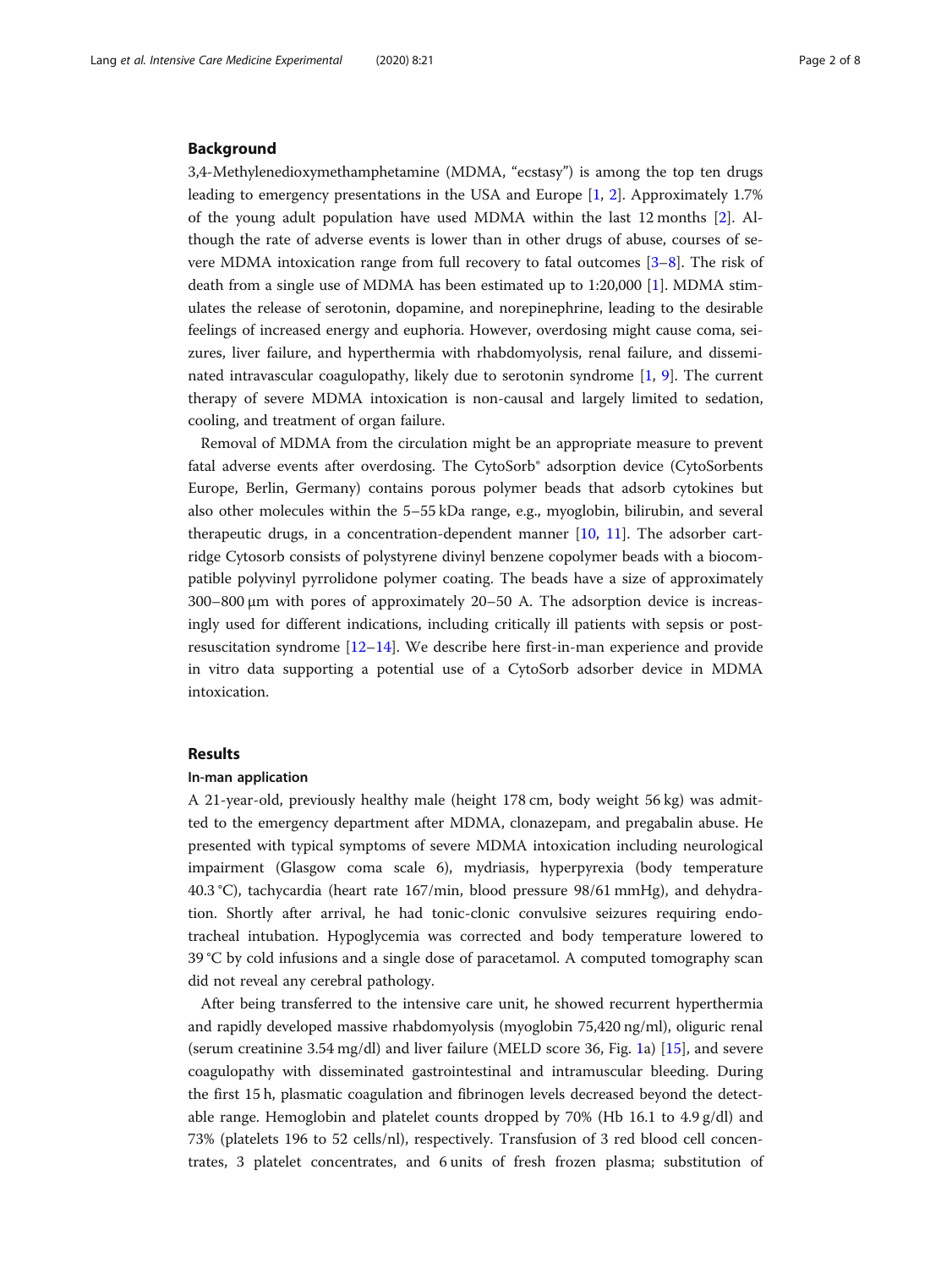<span id="page-2-0"></span>

(IRRT, dashed light-blue) (b)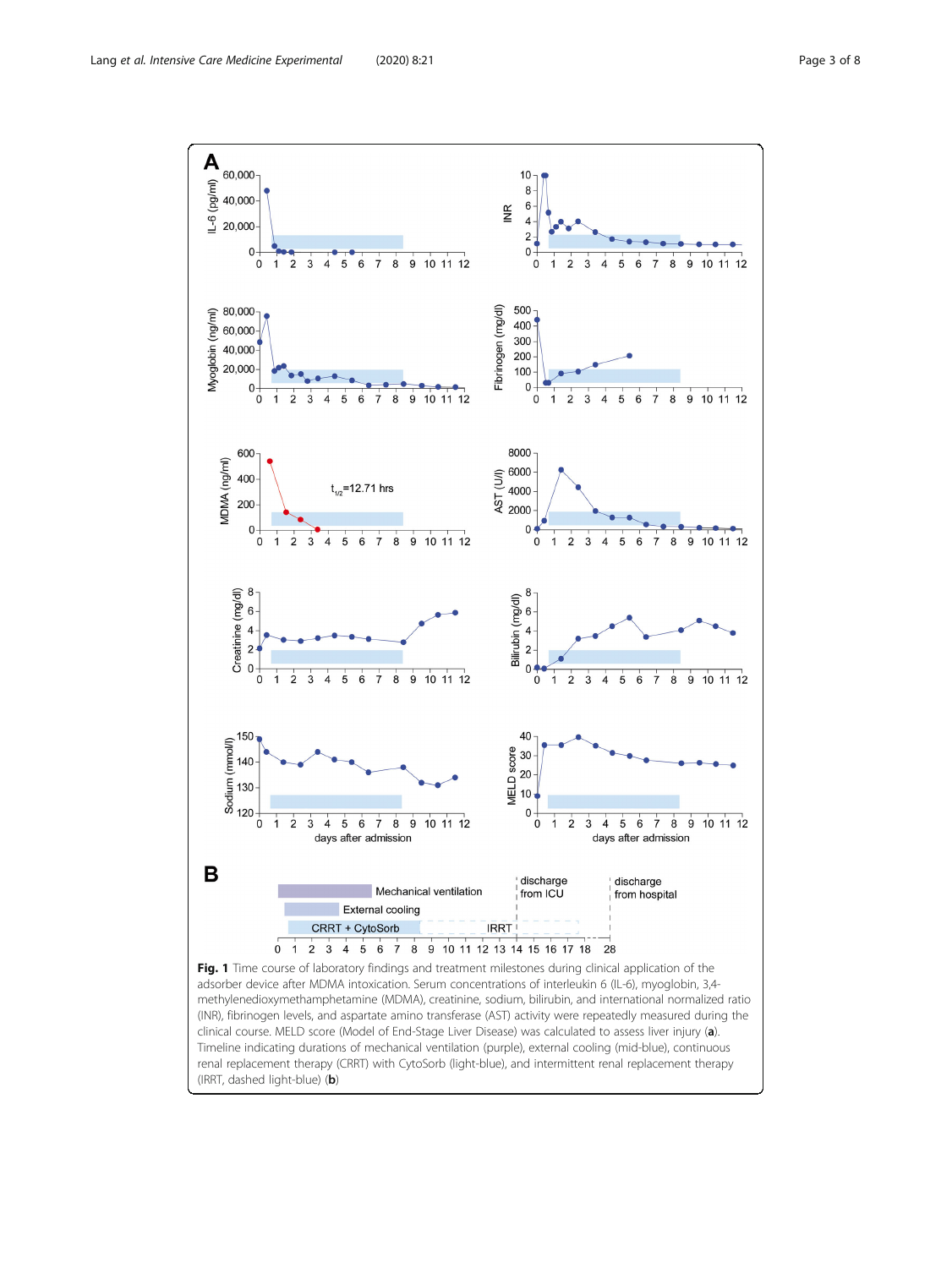coagulation factors; and moderate vasopressor support were provided. Serum lactate increased to 4.3 mmol/l while fluid resuscitation using balanced crystalloid solution and albumin infusions was continued. Body temperature was maintained between 35.9 and 36.5 °C by a surface cooling device (ArticSun®, Medivance, Louisville, CO, USA). Twenty-four hours after hospitalization, calculated SAPS II score of 85 predicted an inhospital mortality 95% [[16](#page-7-0)].

First quantitative measurement of MDMA in blood serum 15 h after admission revealed a concentration of 540 ng/ml, confirming the suspected severe overdosing and suggesting an even higher peak concentration. Clonazepam (180 ng/ml) and pregabalin (660 ng/ml) probably contributed little to the symptoms. For anuric renal failure, we initiated continuous renal replacement therapy (Fresenius Medical Care, multifiltrate Ci-Ca CVVHD, Ultraflux AV 1000S, blood flow 80 ml/min, dialysate flow 1600 ml/h, mean effluent flow rate 30.1 ml/kg/h) starting 16 h after admission and included a CytoSorb adsorption device into the hemodialysis circuit to treat rhabdomyolysis and systemic inflammation. During the first adsorption interval of 24 h, myoglobin and interleukin-6 levels in serum quickly decreased by 76% (myoglobin 75,420 to 18,400 ng/ ml) and 90% (IL-6 48,[1](#page-2-0)29 to 4991 pg/ $\mu$ l), respectively (Fig. 1a). Adsorption therapy was continued for 7 days at constant blood flow of 80 ml/min with replacement of the device every 24 h (7 devices in total).

Though CytoSorb therapy was primarily initiated to treat rhabdomyolysis and systemic inflammation, we hypothesized that potential elimination of MDMA by the Cyto-Sorb may have added further benefit to the patient. Serial measurements revealed a decline in MDMA concentrations in serum from 540 to 140 ng/ml within the first 24 h after adsorption therapy was started. During 3 days, serum MDMA levels of the patient showed a one-phase exponential decay with a calculated half-life of 12.71 h ( $R^2 = 0.990$ ) despite persisting anuric renal failure (Fig. [1a](#page-2-0)). Within 36 to 48 h after admission, the patient's condition improved significantly. Serum lactate normalized and vasopressor support could be discontinued. Increasing fibrinogen levels and decreasing aspartate transaminase activity in serum suggested overcome coagulopathy and recovery of liver function. External cooling and mechanical ventilation could be discontinued at day 4 and 6 after admission, respectively, and the patient left the intensive care unit at day 14. Renal dysfunction fully resolved after 17 days of renal replacement therapy (Fig. [1](#page-2-0)b). Increasing fibrinogen levels and decreasing aspartate transaminase activity in serum suggested recovery of liver function (Fig. [1](#page-2-0)a). MELD score continuously improved to 9 at day 27. The patient showed full neurological recovery and was discharged to rehabilitation therapy at day 28 (Fig. [1b](#page-2-0)).

#### Elimination of MDMA using the CytoSorb in vitro

Following our clinical findings, we evaluated the capacity of the CytoSorb adsorber to eliminate MDMA in vitro. MDMA was dissolved in FCS at a similar concentration that was observed in our patient and circulated in a custom-made system including a CytoSorb adsorber device. After 5 min, MDMA concentration measured distal of the adsorber device was non-detectable, indicating full removal of MDMA by the adsorber. Serial measurements showed a one-phase exponential decay of MDMA in the reservoir with a calculated half-life of 8.3[2](#page-4-0) min ( $R^2$  = 0.993) (Fig. 2).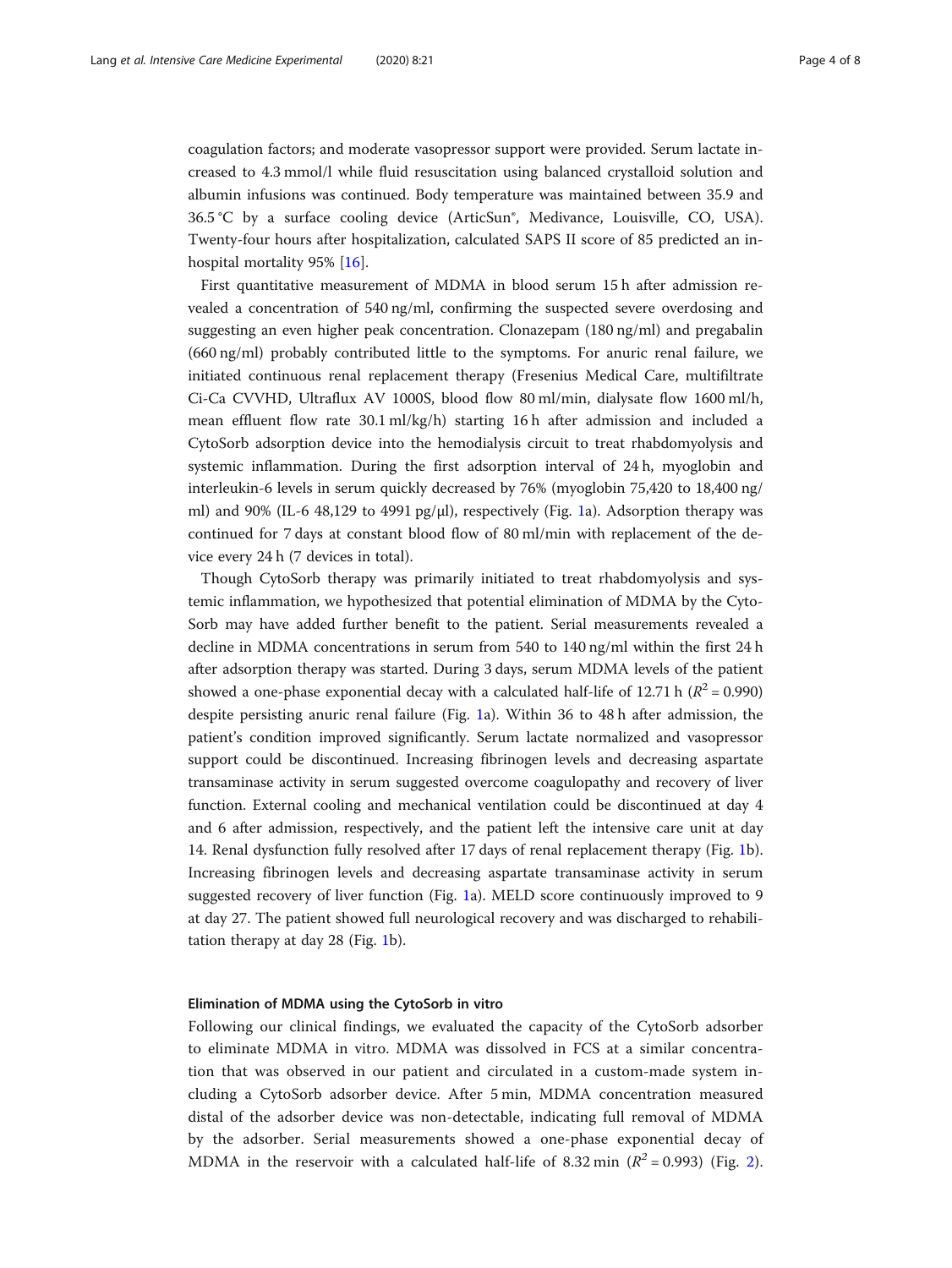<span id="page-4-0"></span>

Interestingly, after 30 and 60 min, we detected a slight increase in post-adsorber MDMA concentration (1.4 and 3.8 ng/ml) (Fig. 2).

### **Discussion**

We report here first-in-man experience and in vitro data showing the capacity of a CytoSorb adsorber device for MDMA removal both in a clinical scenario and in vitro. Our data suggest that CytoSorb use may be beneficial in patients with severe MDMA intoxication.

MDMA content of "street" ecstasy is highly variable and has been increased during the past decade, thus aggravating the risk for intoxication [[1,](#page-6-0) [2](#page-6-0)]. The CytoSorb device contains adsorber beads that are specifically designed to remove molecules between 4 and 20 kD [\[17](#page-7-0)] but bind to a wide range of molecules. In this case, CytoSorb use was associated with a quick decrease in interleukin 6 and myoglobin levels, supporting the previously described beneficial effects of CytoSorb use on rhabdomyolysis, hyperinflammation, and liver failure [\[14](#page-7-0)]. Thus, CytoSorb use may be beneficial to attenuate organ damage secondary to MDMA intoxication. In addition, it has been shown that the CytoSorb device has a high binding capacity of substances of low molecular weight comparable to MDMA (193.2 D) including several therapeutic drugs, e.g., valproic acid, theophylline, and phenobarbital [\[11](#page-7-0)]. Due to a low volume of distribution of 4 to 7 l/kg [[18\]](#page-7-0) and protein binding of only 34–40% [[19](#page-7-0)], there is a relevant proportion of free MDMA in blood. Additionally, the partially protonated basic nitrogen of MDMA (pKa 8.7) [\[20](#page-7-0)] may interact with the carboxylic acid amide of the pyrrolidone-coated surface of the beads. Therefore, an adsorption of MDMA on CytoSorb and subsequent removal seemed to be likely, but remained hard to predict. We show here that MDMA was effectively eliminated by the CytoSorb in vitro and its use may thus be promising after overdosing.

Other strategies for clearing inflammatory mediators in sepsis are undergoing clinical evaluation, including high-volume hemofiltration, cascade hemofiltration, plasmapheresis, or high cutoff hemofiltration, and may represent an alternative to CytoSorb [[21](#page-7-0), [22](#page-7-0)]. For example, it has been demonstrated that CRRT with a high cutoff hemofilter likewise facilitates interleukin 6 and myoglobin plasma clearance [\[23\]](#page-7-0). Whether this also applies to MDMA removal remains to be investigated.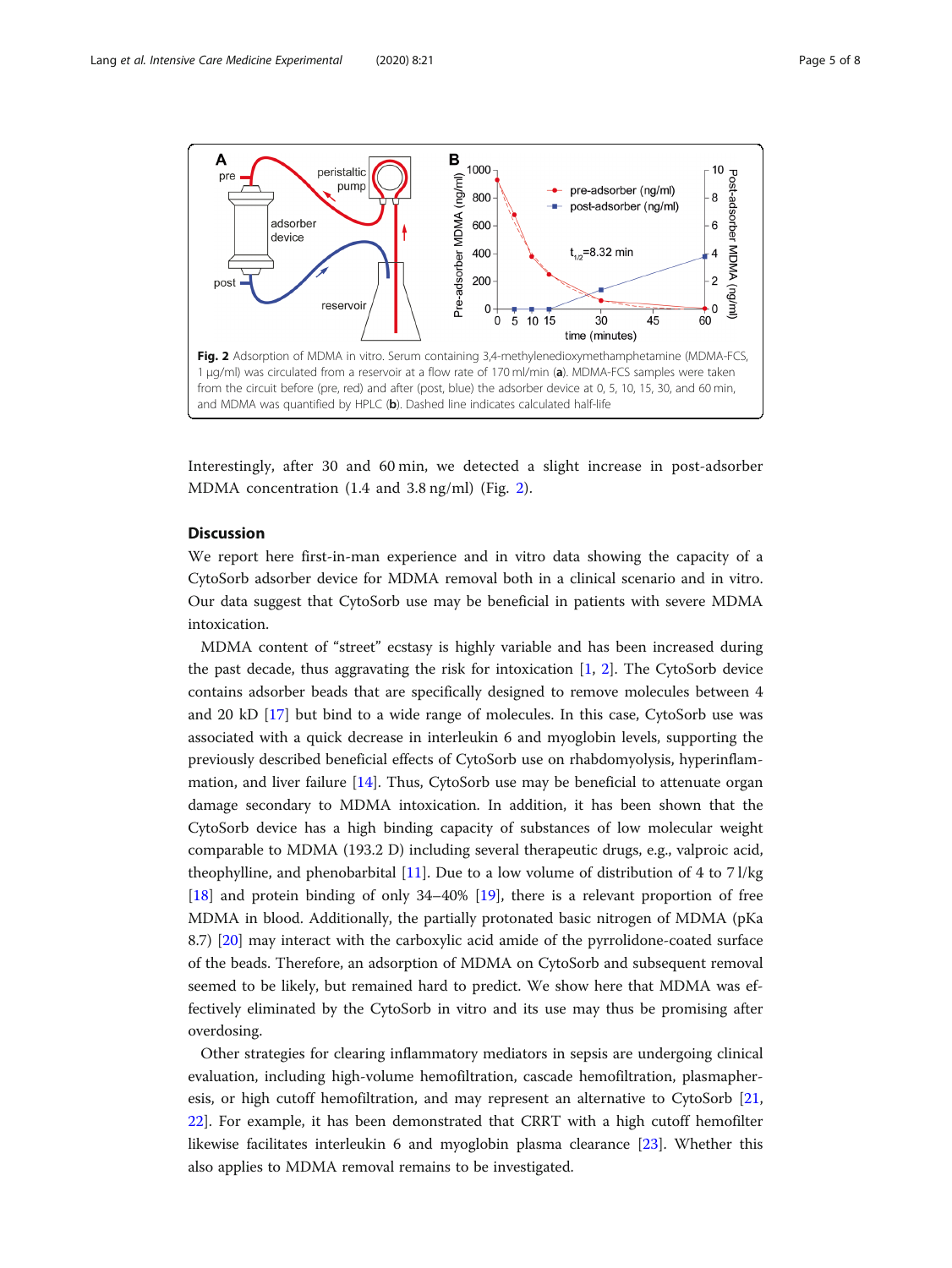Importantly, time course and severity of the undesired pharmacological effects of MDMA largely follow blood concentration course although the correlation of the effects with the absolute MDMA concentration is rather low, especially in multiple dosing [[24\]](#page-7-0). After intake, gastro-intestinal absorption of MDMA is rapid and peak plasma concentrations are attained after approximately 2 h, which makes gastric lavage or charcoal use ineffective in most cases [[1](#page-6-0), [9\]](#page-7-0). This implies that adsorber therapy should be initiated as early as possible in suspected severe overdosing to remove as much of the compound as possible and potentially prevent organ damage.

Plasma half-life of MDMA in the patient described here was 12.7 h. In previous studies, mean plasma half-life of MDMA in healthy adults after controlled administration of a defined dose was 7–9h [[9,](#page-7-0) [18](#page-7-0)]. However, pharmacokinetics of MDMA is nonlinear, and elimination is prolonged at higher concentrations due to saturation or inhibition of metabolizing enzymes. This effect was already evident at concentrations ranging from 163 to 292 ng/ml, but MDMA peak concentration in our case was at least 540 ng/ml [[9,](#page-7-0) [18](#page-7-0)]. Data on the metabolism and renal clearance of MDMA in patients with liver and kidney failure, which was present in our patient, is not available, but the organ failure probably further impairs drug elimination and prolongs plasma half-life. Interestingly, in vitro, the post-adsorber MDMA concentration slightly increased after 30 min. The capacity of the adsorber depends on the amount of available sorbent, suggesting a beginning saturation of the adsorber device. Our finding is in line with previous studies when desorption of therapeutic drugs had been observed between 30 and 60 min of perfusion [\[11](#page-7-0)]. Importantly, this argues for an only moderate affinity of the adsorber to different drugs [[11\]](#page-7-0). From a translational point of view, this finding suggests that frequent replacement of the adsorber device during clinical application could enhance efficacy and prevent desorption, but optimal replacement intervals remain to be investigated.

#### Conclusions

In conclusion, integration of CytoSorb use may enhance the management of severe MDMA intoxication. Though our data suggest that the use of an adsorber device facilitates the elimination of MDMA, we cannot prove whether this was directly related to clinical improvement. However, when initiated early, MDMA removal may add on the beneficial effects of CytoSorb use on rhabdomyolysis, hyperinflammation, and liver failure. Further investigations are necessary to validate our observations in a prospective study and to prove a causal relationship between the use of an adsorber device and clinical outcome. In addition, our findings encourage systematic testing of CytoSorb use for other intoxications.

#### Methods

#### Patient selection and data acquisition

We retrospectively evaluated the application of a CytoSorb adsorber device in a case of severe MDMA intoxication. Data were extracted from medical records. Written informed consent was obtained from the patient for publication of this report. Statistical analysis was performed using GraphPad Prism 5.04.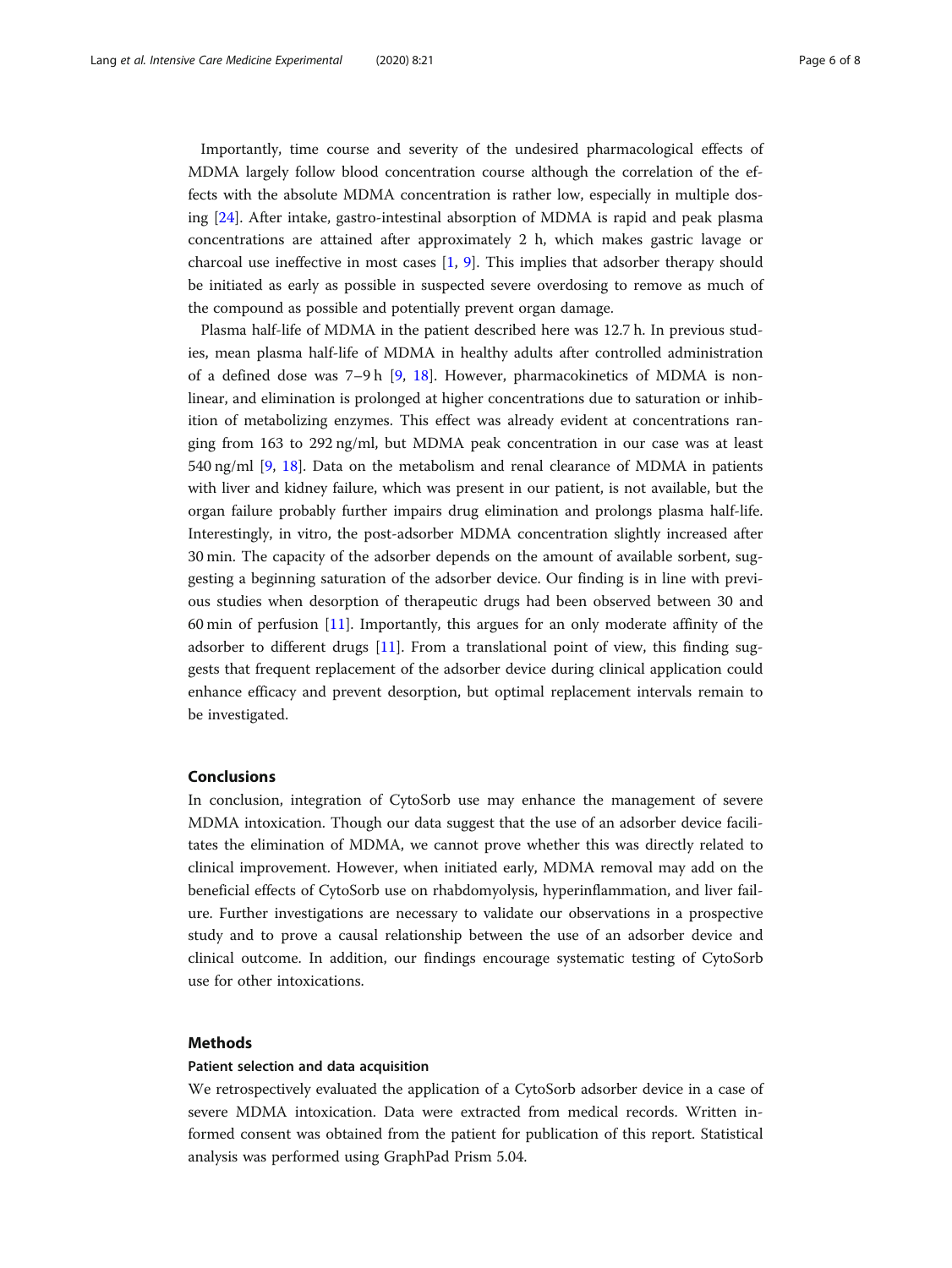#### <span id="page-6-0"></span>In vitro study

To directly evaluate the capacity of the CytoSorb hemoadsorption device (CytoSorbents Europe, Berlin, Germany) to eliminate MDMA, we modified a previously published protocol [[11\]](#page-7-0). A CytoSorb device was integrated in a custom-made system applying a peristaltic pump (AlphaControl PSP-V12G, Fig. [2](#page-4-0)). MDMA (Sigma-Aldrich, Taufkirchen, Germany) was dissolved at a concentration of  $1 \mu g/ml$  in 2.500 ml fetal calf serum (FCS, Sigma-Aldrich, Taufkirchen, Germany). The solution was circulated from a reservoir at a flow rate of 170 ml/min for 60 min. Samples (1 ml) were taken from the circuit simultaneously before (pre) and after (post) the adsorber device at 0, 5, 10, 15, 30, and 60 min. MDMA concentrations were analyzed by a validated liquid chromatography-tandem mass spectrometry method after solid-phase extraction (lower limit of detection 0.6 ng/ml, lower limit of quantification 0.8 ng/ml). MDMA half-life was calculated by a one-phase exponential decay model  $(Y = (Y0 - NS) \times exp(-K \times X))$  + NS) using GraphPad Prism 5.04.

#### Abbreviations

FCS: Fetal calf serum; MDMA: 3,4-Methylenedioxymethamphetamine

#### Acknowledgements

A. Lother is funded by the Berta-Ottenstein-Programme for Advanced Clinician Scientists, Faculty of Medicine, University of Freiburg. We thank the Institute of Clinical Chemistry and Laboratory Medicine, Medical Center, University of Freiburg, for excellent technical support and Bela Szabo, Institute of Experimental and Clinical Pharmacology and Toxicology, University of Freiburg, for his valuable input.

#### Authors' contributions

All authors contributed to the study conception and design. Material preparation, data collection, and analysis were performed by Corinna N. Lang, Michaela J. Sommer, Merja A. Neukamm, and Achim Lother. The first draft of the manuscript was written by Corinna N. Lang and Achim Lother, and all authors commented on previous versions of the manuscript. All authors read and approved the final manuscript.

#### Funding

This research did not receive any specific grant from funding agencies in the public, commercial, or not-for-profit sectors.

#### Availability of data and materials

Not applicable

#### Ethics approval and consent to participate

No ethics approval was required in this case.

#### Consent for publication

Written informed consent was obtained from the patient for publication of this report including clinical data and any accompanying images.

#### Competing interests

Corinna N. Lang, Alexander Supady and Daniel Duerschmied received speaker honoraria from CytoSorbents Europe. Daniel Duerschmied received a research grant from CytoSorbents Europe. All other authors have no conflict of interest or competing interest to declare.

#### Author details

<sup>1</sup>Department of Cardiology and Angiology I, Faculty of Medicine, Heart Center Freiburg University, University of Freiburg, Hugstetter Str. 55, 79106 Freiburg, Germany. <sup>2</sup>Department of Medicine III (Interdisciplinary Medical Intensive Care), Medical Center, Faculty of Medicine, University of Freiburg, Freiburg, Germany. <sup>3</sup>Institute of Forensic Medicine, Medical Center, Faculty of Medicine, University of Freiburg, Freiburg, Germany. <sup>4</sup>Institute of Experimental and Clinical Pharmacology and Toxicology, Faculty of Medicine, University of Freiburg, Freiburg, Germany.

#### Received: 20 April 2020 Accepted: 31 May 2020 Published online: 15 June 2020

#### References

- 1. White CM (2014) How MDMA's pharmacology and pharmacokinetics drive desired effects and harms. J Clin Pharmacol 54:245–252
- 2. European Monitoring Centre for Drugs and Drug Addiction (2019) European Drug Report 2019: Trends and Developments.